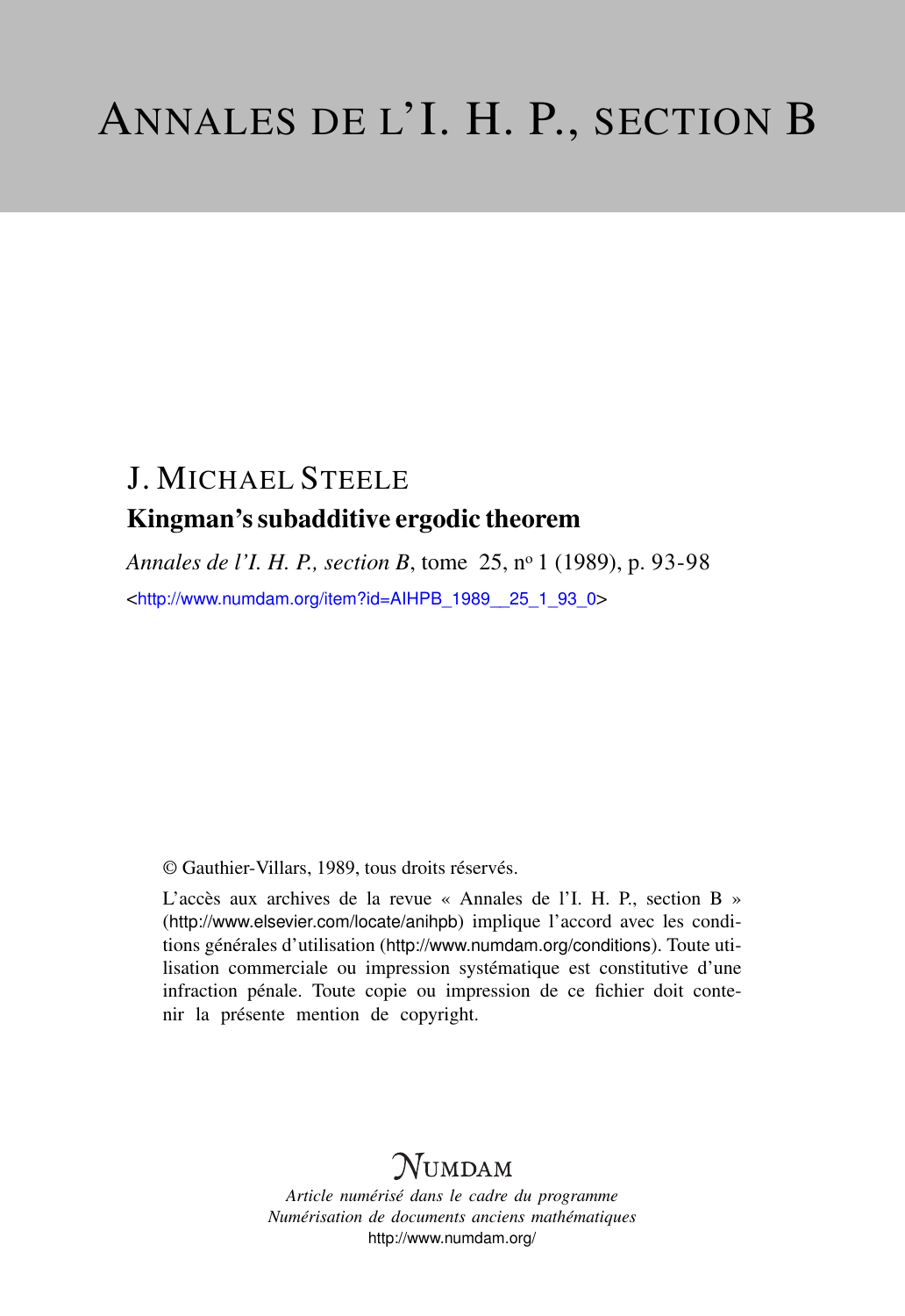Vol. 25, n° 1, 1989, p. 93-98. Probabilités et Statistiques

## Kingman's subadditive ergodic theorem

by

### J. Michael STEELE

School of Engineering and Applied Science, Engineering Quadrangle E-220, Princeton University, Princeton, NJ 08544

ABSTRACT.  $-$  A simple proof of Kingman's subadditive ergodic theorem is developed from a point of view which is conceptually algorithmic and which does not rely on either a maximal inequality or a combinatorial Riesz lemma.

Key words : Ergodic theorem, subadditive ergodic theorem.

RÉSUMÉ. - Une preuve simple du théorème ergodique sous-additif de Kingman est développée d'un point de vue qui est conceptuellement algorithmique et qui ni se base ni sur une inégalité maximale ni sur un lemme combinatoire de Riesz.

### 1. INTRODUCTION

This note concerns the proof and application of the following theorem of Kingman (1968, 1973, 1976):

THEOREM.  $-$  If T is a measure preserving transformation of the probability space  $(\Omega, \mathbf{F}, \mu)$  and  $\{g_n, 1 \leq n < \infty\}$  is a sequence of integrable functions

Classification  $A.M.S.$ : 60 G 10, 60 F 15.

Annales de l'Institut Henri Poincaré - Probabilités et Statistiques - 0294-1449 Vol. 25/89/01/93/6/\$ 2,60/© Gauthier-Villars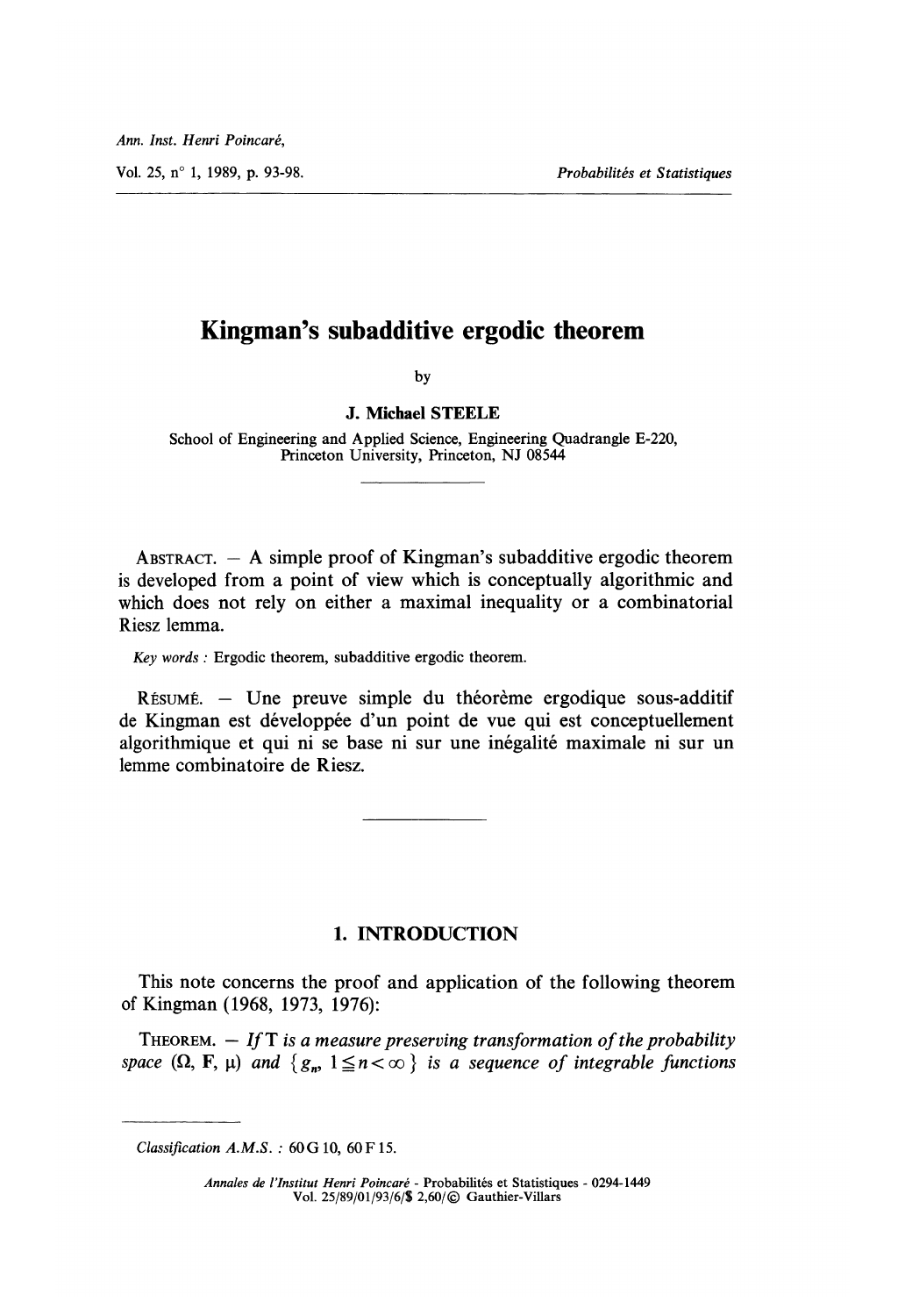satisfying

$$
g_{n+m}(x) \leq g_n(x) + g_m(T^n x), \tag{1.1}
$$

then, with probability one, we have

$$
\lim_{n \to \infty} g_n(x)/n = g(x) \geq -\infty,
$$

where  $g(x)$  is an invariant function.

This result has been given elegant proofs in Burkholder (1973), Derriennic (1975), Katznelson and Weiss (1982), Neveu (1983), and Smeltzer (1977). Also, proofs which relax the original requirements or sharpen the original conclusions have been given by Ackoglu and Sucheston (1978), Ackoglu and Krengle (1981), Ghoussoub and Steele (1980), Del Junco (1977), Derriennic (1983), Ligget (1985), Moulin-Ollagnier (1983), and Schürger (1986, 1988). Finally, there have been applications of Kingman's theorem in a variety of areas, including, for example, Deken (1979), Derriennic (1980), Kingman (1976), and Steele (1978).

The next section gives a proof of Kingman's theorem which is possibly the simplest  $-$  in conception and in calculation  $-$  of the available proofs. The third section then examines some evolutionary relationships between approaches to the theory of subadditive processes. Finally, to give an example of its application, Kingman's theorem is used to prove the ergodic theorem for vector valued stationary processes.

#### 2. PROOF OF KINGMAN'S THEOREM

If we define a new process  $g'_m$  by

$$
g'_{m}(x) = g_{m}(x) - \sum_{i=1}^{m-1} g_{1}(T^{i}x),
$$

then  $g'_m(x) \le 0$  for all x, and  $g'_m$  again satisfies (1.1). Since Birkhoff's ergodic theorem can be applied to the second term of  $g'_m$ , the almost sure convergence of  $g'_m/m$  implies the almost sure convergence of  $g_m/m$ . Thus, without loss of generality, we can assume  $g_m(x) \leq 0$ .

Next, we check that  $g(x) = \liminf_{n \to \infty} g_n(x)/n$  is an invariant function. By

(1.1) we have  $g_{n+1}(x)/n \leq g_1(x)/n+g_n(Tx)/n$ , so taking the limit inferior we see  $g(x) \leq g(Tx)$ . Thus, one finds  $\{g(x) > \alpha\} \subset T^{-1} \{x : g(x) > \alpha\},$ and since T is measure preserving, the sets  $\{g(x) > \alpha\}$  and  $T^{-1}\{g(x) > \alpha\}$ differ by at most a set of measure zero. Consequently,  $g(Tx) = g(x)$  almost surely, and g is measurable with respect to the invariant  $\sigma$ -field A. Thus, we can also assume without loss of generality that for all  $x \in \Omega$  we have  $g(T^k x) = g(x)$  for all integers k.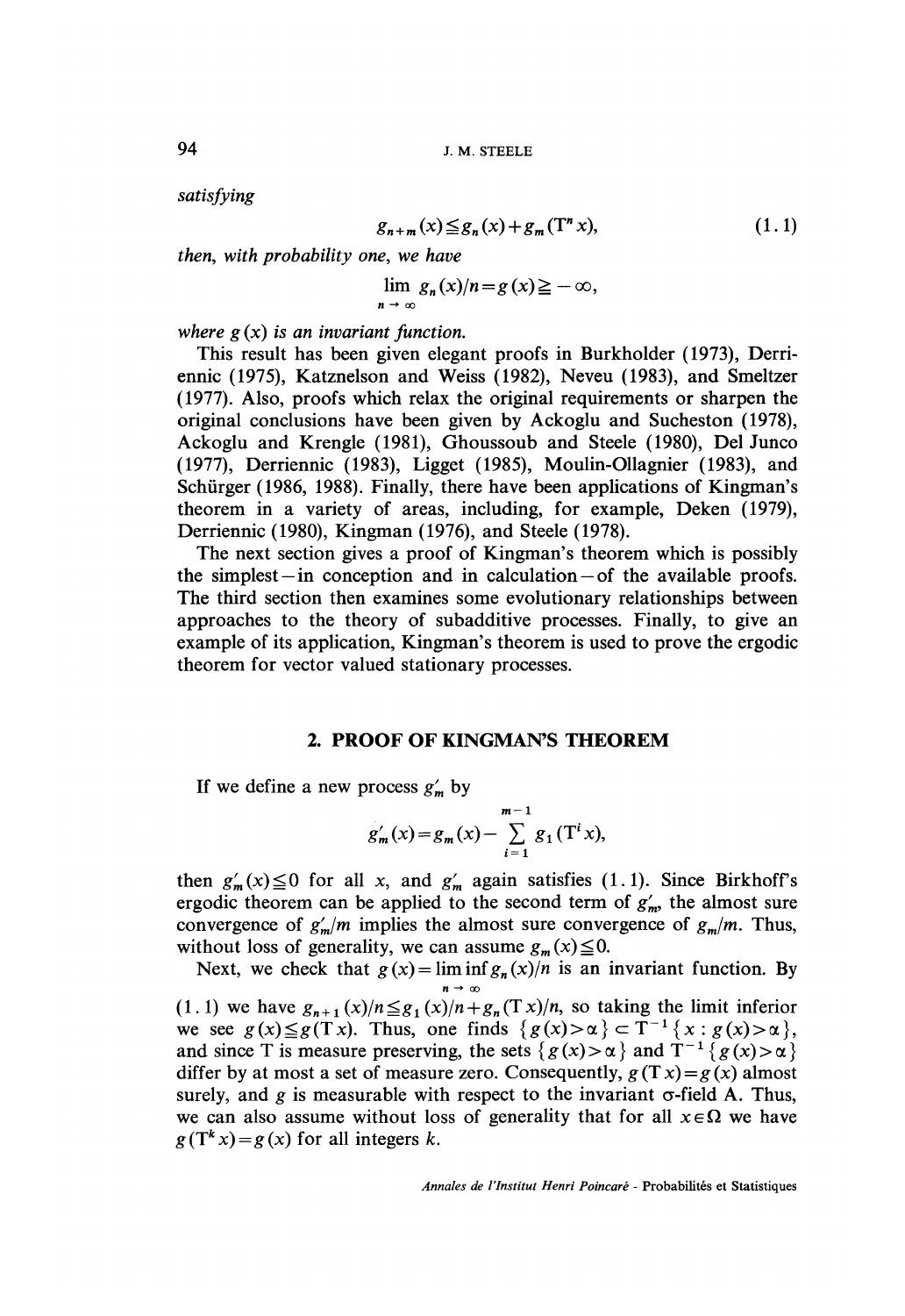Now, given  $\varepsilon > 0$ ,  $1 < N < \infty$ , and  $0 < M < \infty$ , we let

$$
G_{M}(x) = \max\{-M, g(x)\}\
$$

and consider the set

$$
B(N, M) = \{x : g_1(x) > l(G_M(x) + \varepsilon) \text{ for all } 1 \le l \le N \},
$$

and its complement A(N, M) = B(N, M)<sup>c</sup>. For any  $x \in \Omega$  and  $n \ge N$ , we then decompose the integer set  $[1, n)$  into a union of three classes of intervals by the following algorithm:

Begin with  $k = 1$ . If k is the least integer in [1, n) which is not in an interval already constructed, then consider  $T^k x$ . If  $T^k x \in A(N, M)$ , then there is an  $l \le N$  so that  $g_l(T^k x) \le l(G_M(T^k x) + \varepsilon) = l(G_M(x) + \varepsilon)$ , and if  $k+l \leq n$  we take  $[k, k+l)$  as an element of our decomposition. If  $k+l > n$ , we just take the singleton interval [k, k + 1], and finally if  $T^k x \in B(N, M)$ we also take the singleton  $[k, k+1]$ .

Thus, for any x we have a decomposition of  $[1, n)$  into a set of u intervals  $[\tau_i, \tau_i + l_i]$  where  $g_{l_i}(T^{t_i}x) \leq l_i(G_M(x) + \varepsilon)$  with  $1 \leq l_i \leq N$ , and two sets of singletons: one set of v singletons  $[\sigma_i, \sigma_i+1]$  for which  $1_{B(N,M)}$  (T<sup> $\sigma_i$ </sup>x) = 1 and a second set of w singletons contained in  $(n - N, n)$ .

By the fundamental subadditive inequality (1.1), our decomposition of [1, n), the invariance of g, and the assumption that  $g_m(x) \le 0$  one has the bounds:

$$
g_n(x) \leq \sum_{i=1}^u g_{l_i}(\mathbf{T}^{r_i}x) + \sum_{i=1}^v g_1(\mathbf{T}^{\sigma_i}x) + \sum_{i=1}^w g_1(\mathbf{T}^{n-i}x)
$$
(2.1)  

$$
\leq (\mathbf{G}_M(x) + \varepsilon) \sum_{i=1}^u l_i \leq \mathbf{G}_M(x) \sum_{i=1}^n l_i + n\varepsilon.
$$

Also, by the construction of the covering intervals we have

$$
n - \sum_{k=1}^{n} 1_{B(N, M)}(T^k x) - N \leq \sum_{i=1}^{n} l_i,
$$
 (2.2)

so, by Birkhoffs theorem we find

$$
\liminf_{n \to \infty} n^{-1} \sum_{i=1}^{n} l_i \ge \lim_{n \to \infty} n^{-1} \sum_{k=1}^{n} 1_{A(N, M)}(T^k x)
$$
  
= 1 - E(I\_{B(N, M)}|A) a.s. (2.3)

By (2.1) we then conclude for any  $K \le M$  that

$$
\limsup_{n \to \infty} g_n(x)/n \leq G_M(x) (1 - E(1_{B(N, M)} | A)) + \varepsilon \quad \text{a.s.} \tag{2.4}
$$
  

$$
\leq G_K(x) (1 - E(1_{B(N, M)} | A)) + \varepsilon \quad \text{a.s.}
$$

Vol. 25, n° 1-1989.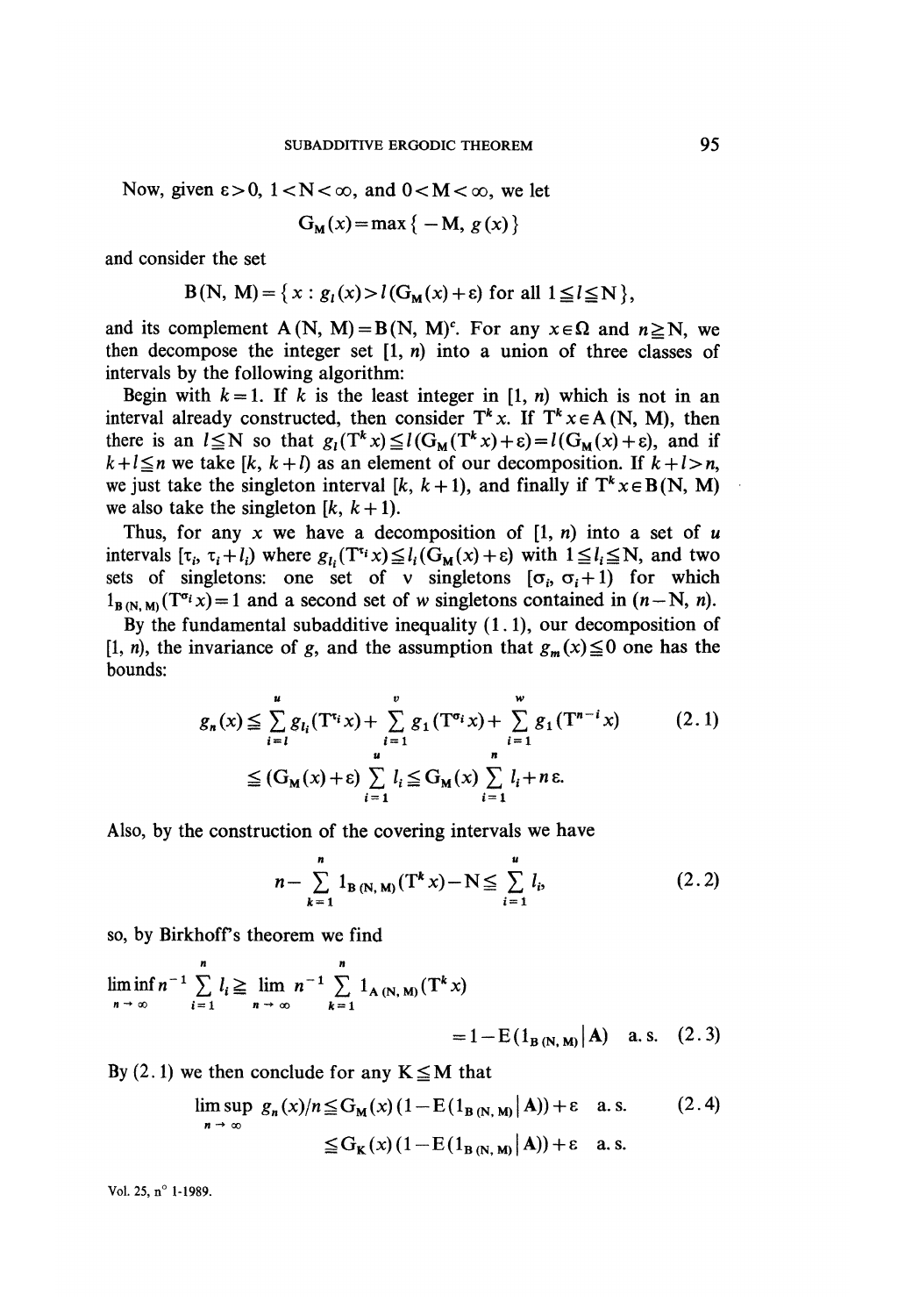Now, the definition of B(N, M) guarantees that  $1_{B(N, M)} \rightarrow 0$  a.s. as  $N \rightarrow \infty$ for any fixed K, so letting  $N \rightarrow \infty$  in (2.4) implies

$$
\limsup_{n \to \infty} g_n(x)/n \leq G_K(x) + \varepsilon \quad \text{a.s.} \tag{2.5}
$$

Since (2.5) holds for all  $K \ge 0$  and  $\varepsilon > 0$ , we see

$$
\limsup_{n \to \infty} g_n(x)/n \leqq \liminf_{n \to \infty} g_n(x)/n \quad a.s.
$$

and the proof of Kingman's theorem is complete.

#### 3. RELATIONSHIPS AND AN APPLICATION

Kingman's subadditive ergodic theorem has inspired many proofs, possibly even more than the fundamental ergodic theorem of Birkhoff. The preceding approach was motivated by the proof of Birkhoff's ergodic theorem of Shields (1987), which in turn, owes a debt to Katznelson and Weiss (1982) and Ornstein and Weiss (1983). Further, the proofs of the Birkhoff and Kingman theorems given in Katznelson and Weiss (1982) have roots in the intriguing proof of Birkhoff's theorem given by Kamae ( 1982) which drew on techniques of non-standard analysis, specifically the non-standard measure theory of Loeb (1975). The reduction to negative processes by means of  $g'_m$  developed independently of this evolutionary chain and was introduced in Ackoglu and Sucheston ( 1978).

As a simple but typical application of Kingman's subadditive ergodic theorem, we will give a brief proof of the Banach space ergodic theorem which extends the law of large numbers of Mourier (1953). If  $\{X_i\}$  denotes an ergodic stationary sequence of Bochner integrable random variables with values in the Banach space F with norm  $\|\cdot\|$ , we first note that for the purpose of proving an ergodic theorem there is no loss in assuming that  $E(X_1) = 0$ . Next, for any  $\epsilon > 0$ , the Bochner integrability of the  $\{X_i\}$ implies there is a linear operator  $\theta$  on F with finite dimensional range such that  $E\|X_i - \theta X_i\| \leq \varepsilon$  for each  $1 \leq i < \infty$ . The usual Birkhoff's ergodic theorem applied to linear functionals of  $\theta(X_i)$  then shows that  $n^{-1} \sum_{i=1} \Theta(X_i)$  converges a.s. and in  $L^1_F$  to  $E \Theta(X_1)$ . The  $L^1_F$  convergence<br>then guarantees  $\overline{\lim} E || S_n/n - E \Theta(X_1) || \le \varepsilon$  from which we see then guarantees  $\overline{\lim} E \| S_n/n - E \theta(X_1) \| \le \varepsilon$  $\lim E||S_n/n|| = 0$ . Since  $||S_n||$  is a subadditive process, the real sequence  $||S_n/n||$  converges almost surely, and, by the preceding identification, it must now converge almost surely to zero, exactly as was to be proved.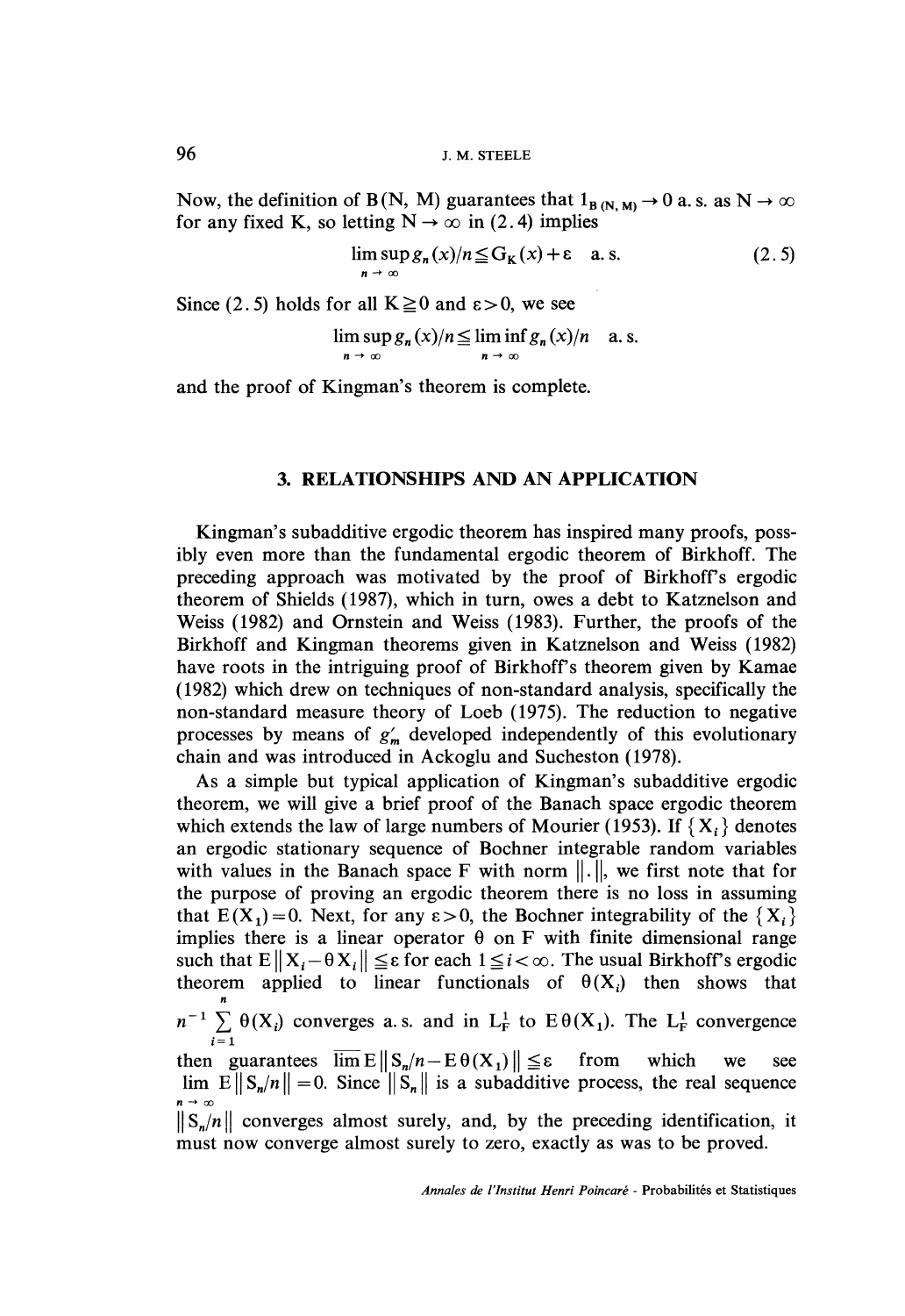#### ACKNOWLEDGEMENT

Thanks are due Paul Shields for making available a preliminary version of Shields ( 1987). Also, David Aldous, Andres del Junco, Ulrich Krengle, Thomas Ligget, Joseph Marhoul, David Pollard, and Klaus Schurger kindly provided comments on a (much) earlier draft. In particular, the proof of Mourier's theorem was provided by David Aldous for inclusion here. This research was supported in part by NSF Grant #DMS-8414069.

#### REFERENCES

- M. A. ACKOGLU and L. SUCHESTON, A Ratio Ergodic Theorem for Superadditive Processes, Z. Wahr. Verw. Gebiete, Vol. 44, 1978, pp. 269-278.
- M. A. ACKOGLU and U. KRENGLE, Ergodic Theorems for Superadditive Processes, J. für die Reine und Angewante Math., Vol. 323, 1981, pp. 53-67.
- D. L. BURKHOLDER, Discussion of Prof. Kingman's paper, Ann. Probab., Vol. 1, 1973, pp. 900-902.
- A. DEL JUNCO, On the Decomposition of a Subadditive Stochastic Process, Ann. Probability, Vol. 5, 1977, pp. 298-302.
- J. G. DEKEN, Some Limit Result for Longest Common Subsequences, Discrete Math., Vol. 26, 1979, pp. 17-31.
- Y. DERRIENNIC, Sur le théorème ergodique sous-additif, C.R. Acad. Sci. Paris, T. 281, Series A, 1975, pp. 985-988.
- Y. DERRIENNIC, Quelques applications du théorème ergodique sous-additif, Astérisque, Vol. 74, 1980, pp. 183-201.
- Y. DERRIENNIC, Un théorème ergodique presque sous-additif, Ann. Probability, Vol. 11, 1983, pp. 669-677.
- N. GHOUSSOUB and J. M. STEELE, Vector Valued Subadditive Processes and Applications in Probability, Ann. Probability, Vol. 8, 1980, pp. 83-95.
- T. KAMAE, A Simple Proof of the Ergodic Theorem Using Non-Standard Analysis, Israel J. Math., Vol. 42, 1982, pp. 284-290.
- Y. KATZNELSON and B. WEISS, A Simple Proof of Some Ergodic Theorems, Israel J. Math., Vol. 42, 1982, pp. 291-296.
- J. F. C. KINGMAN, The Ergodic Theory of Subadditive Stochastic Processes, J. Roy. Statist. Soc. Ser., Vol. **B 30**, 1968, pp. 499-510.
- J. F. C. KINGMAN, Subadditive Ergodic Theory, Ann. Probability, Vol. 1, 1973, pp. 883-909.
- J. F. C. KINGMAN, Subadditive Processes, Lecture Notes in Math., Vol. 539, 1976, pp. 167-223.
- T. LIGGET, An Improved Subadditive Ergodic Theorem, Ann. Probability, Vol. 13, 1985, pp. 1279-1285.
- P. LOEB, Conversion from Non-Standard Measure Theory and Applications to Probability Theory, Transactions of the American Math. Soc., Vol. 211, 1975.
- E. MOURIER, Éléments aléatoire dans un espace de Banach, Ann. Inst. H. Poincaré, 1953, pp. 161-244.
- J. MOULIN-OLLAGNIER, Théorème ergodique presque sous-additif et convergence en moyenne de l'information, Ann. Inst. Henri Poincaré, Vol. B 19, 1983, pp. 257-266.
- J. NEVEU, Courte démonstration du théorème ergodique sur-additif, Ann. Inst. Henri Poincaré, Vol. B 19, 1983, pp. 87-90.

Vol. 25, n° 1-1989.